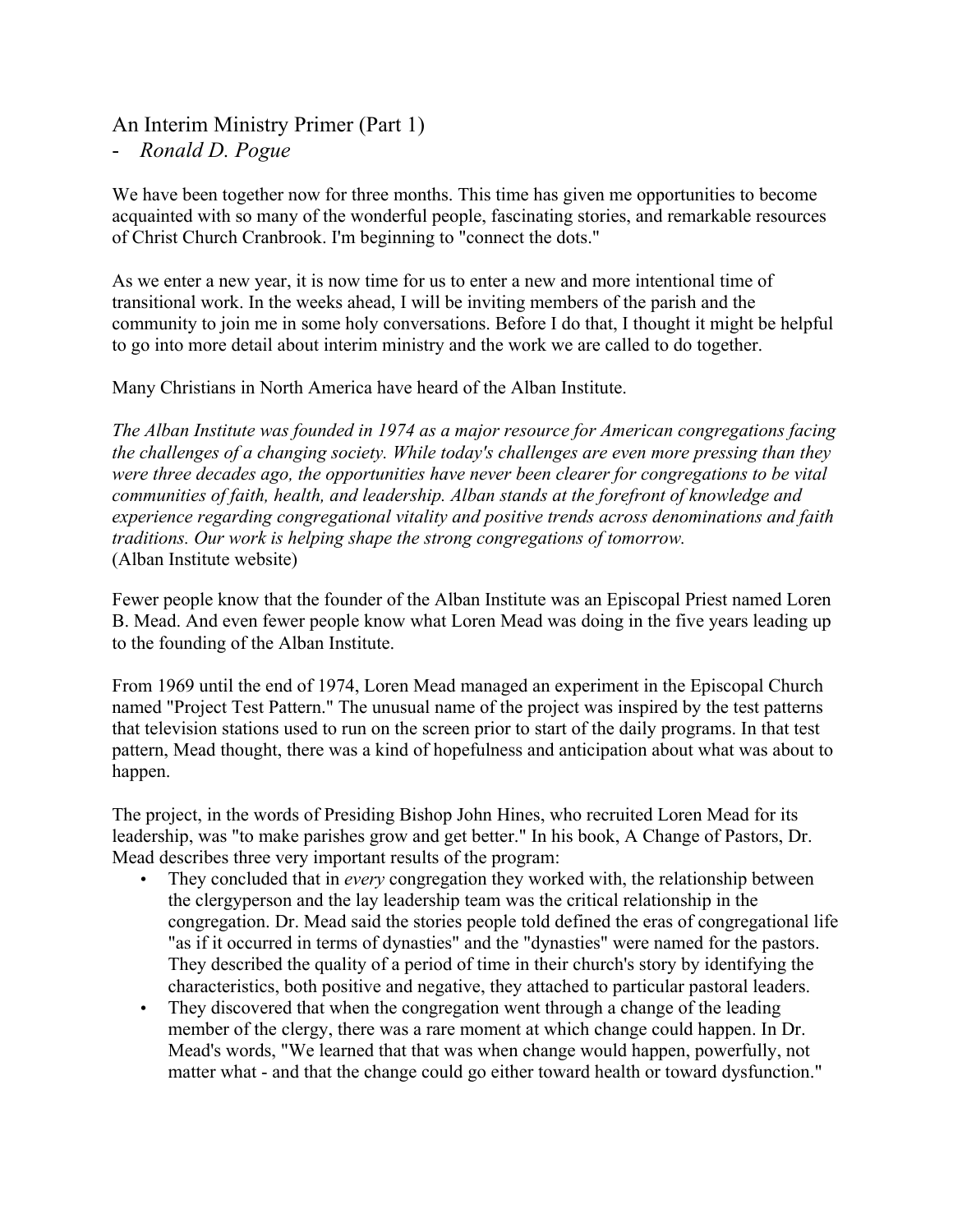• They learned that people remember that when there is a change in pastoral leaders, all the other things changed as well. "In people's memories," writes Mead, "times of changing pastors remind them of the times when 'everything' changed. It may just be a trick of memory, but that's what happens. As people look back at their congregation's story, it was when the pastor left and another came that one kind of story ended and another began."

(Loren B. Mead, A Change of Pastors: and how it affects change in the congregation, The Alban Institute, 2005)

"Project Test Pattern" was the beginning of the crucial learning about how a change in pastoral leadership prompts "a particularly critical change point in the dynamics of a congregation." That research was further developed in the Alban Institute and eventually led to the founding of the Interim Ministry Network, which trains clergy to lead congregations through those transitions.

That continuing research led to the discovery that approximately sixty percent of all churches suffer from serious difficulties involving change and the time of transition that could affect their congregational health. For that reason, interim clergy are trained to help congregations explore how they are dealing with change, particularly in five critical areas of congregational life. Those five areas are related to the five most common difficulties congregations have in responding to change during transitions in senior clergy:

- They are disconnected from their history
- They have not developed an identity that fits their current circumstances
- There is a need for some shifts in church leadership
- Their links to their denomination have been weakened
- They have not made a commitment to a new future or redefined purpose

Because of these five areas of difficulty, one or more of which are frequently discovered during transitions, the Five Developmental Tasks emerged. These five tasks are the intentional and necessary work of the congregation during transition between senior clergy. The work is often difficult, sometimes painful, and always requires time. However, when the work is intentionally and prayerfully done, the results provide the context for a healthy and fruitful new era of mission with a new spiritual leader. They are:

### *1. Coming to Terms with History*

It is necessary for congregations to know their history so that they can appreciate their heritage and to be aware of issues and concerns that need to be resolved in order to move into the future.

### *2. Discovering a New Identity*

Identity is the task of understanding "who we are now in our present context and what it is we understand God is calling us to be." It is the prayerful work of discerning the vision God has for the congregation.

## *3. Managing Changes in Power/Leadership*

In most congregations over a period of time the leadership begins to take on much of the style and values of previous clergy. When a rector leaves, there is often a time when those who have been in leadership rethink their commitment and determine whether or not they want to continue